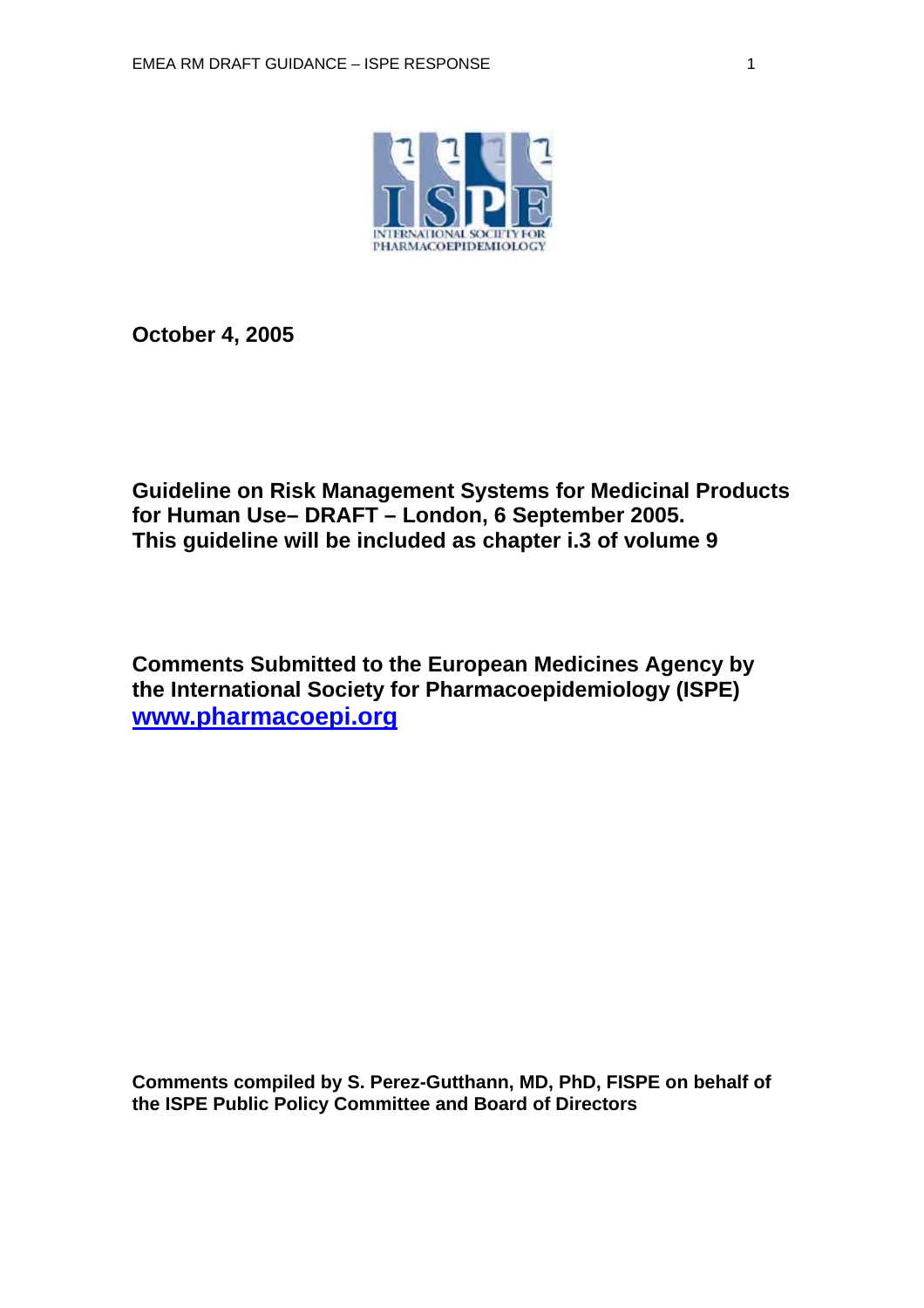The International Society for Pharmacoepidemiology (ISPE) is very pleased to have the opportunity to offer our perspectives and suggestions, and submits for your consideration the following comments on the *Guideline on Risk Management Systems for Medicinal Products for Human Use.* 

### **About ISPE**

ISPE is an international, nonprofit, professional membership organization dedicated to promoting the health of the public by advancing pharmacoepidemiology, the science that applies epidemiological approaches to studying the use, effectiveness, values and safety of pharmaceuticals. ISPE is firmly committed to providing an unbiased scientific forum to the views of all parties with interests in drug, biologics, and devices development, delivery, use, costs and value, adverse and beneficial effects, and therapeutic risk management. Moreover, the Society provides an international forum for the open exchange of scientific information among academia, government, and industry and for the development of policy; a provider of education; and an advocate for the fields of pharmacoepidemiology and therapeutic risk management.

The Society's more than 800 members represent 45 countries. ISPE members work in academic institutions, the pharmaceutical industry, government agencies, and non-profit and for-profit private organizations. ISPE members are researchers with background and training in epidemiology, biostatistics, medicine, public health, nursing, pharmacology, pharmacy, law, and health economics.

Our comments are based on a careful review of the draft guidance by the Society's membership at-large as well as by ISPE Fellows, Past Presidents, members of the Board of Directors and Executive Committee and Public Policy Committee.

# **General Comments**

We commend the European Medicines Agency (EMEA) for taking the initiative to move forward the current state of knowledge on risk management by drafting this guideline and soliciting public comment. We thank the Agency for requesting comments from ISPE. We encourage EMEA to move forward and foster further collaboration among all interested stakeholders at the Agency, MAHs and MAAs, and other institutions. As specific applications are initiated, we strongly recommend the Agency promote discussion and collaboration among stakeholders as early as possible in the process. Finally, as an international society, we encourage international harmonization of this guidance and other EMEA guidelines. We also have the following general comments:

• This is a very valuable guideline document, which reflects much work and thought, and represents an instrumental move towards increasing the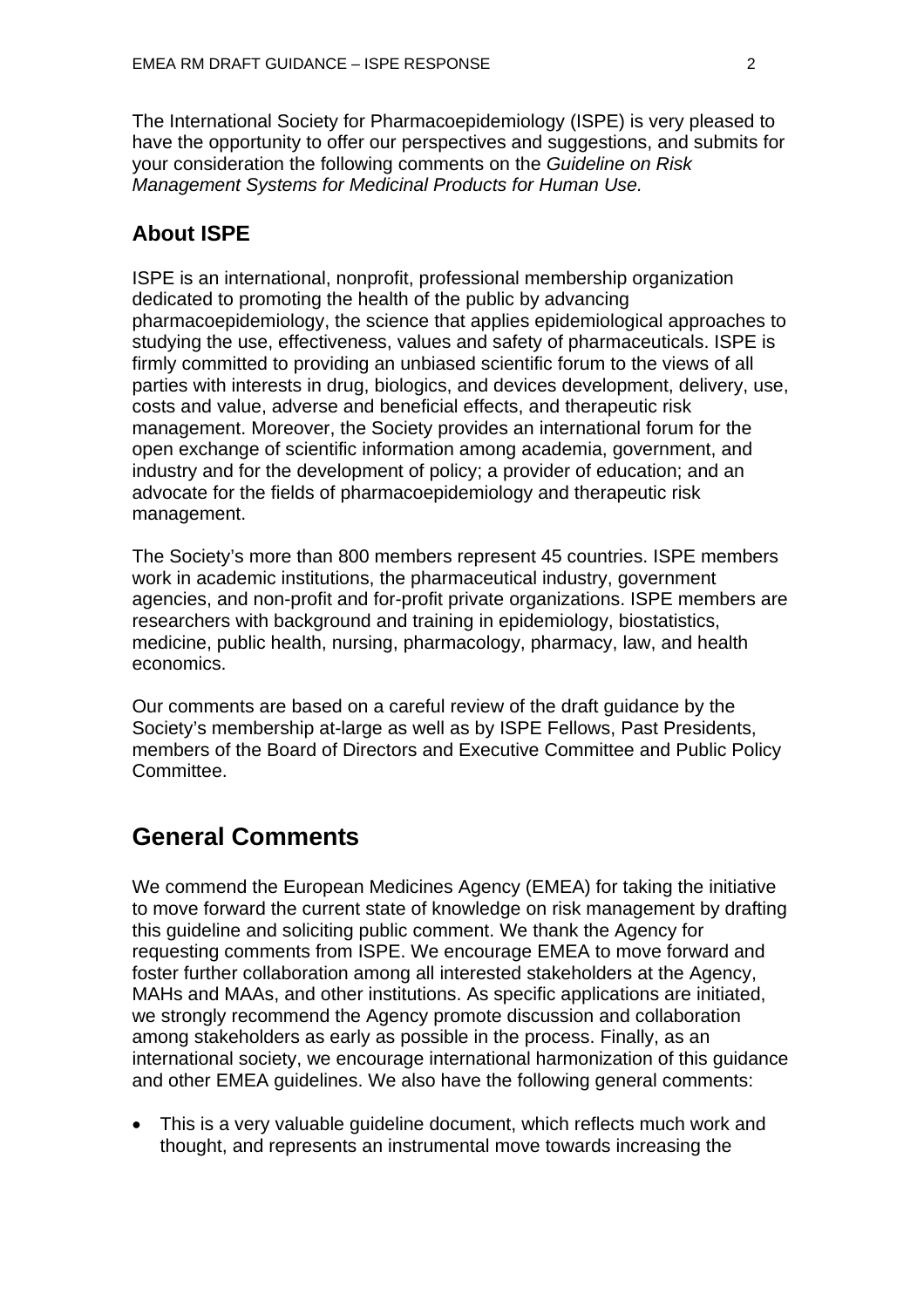benefit-harm balance of treatments for patients while protecting access to these treatments.

- It is useful to have one integrated guidance for both Pharmacovigilance and Risk Minimization plans. The careful details in the guidance should result in facilitating the development of these documents as applied to specific treatments.
- The document integrates well ICH E2E pharmacovigilance guidances and concepts as well as other available guidances on pharmacovigilance and risk management such as the ones by the US Food and Drug Administration. (FDA). An important area of clarification is that the proposed definition of risk management seems to include also risk communication through the label as part of a risk management plan.
	- o The contrast in approach with the existing guidance from the US FDA may lead to confusion and potential inefficiencies as risk management plans are implemented in different regulatory regions.
	- o Within the EU, this could lead to perceptions that new treatments with similar labeling within a therapeutic indication are riskier than older available treatments that do not have a formal risk management plan.
- Pre-approval aspects of risk management, are not discussed in detail in the present guidance, other than a brief mention of its initiation at any stage of its life cycle.
- When planning actions and milestones, it is important to take into account how many people will be using the treatment and how. These assumptions should be explicit when potential timelines are discussed.
- Helpful detailed advice was provided in several sections. However, we recommend adding emphasis on the need to maintain flexibility and to plan discussion with appropriate stakeholders to tailor the plans for specific treatments and populations.
- Overall, epidemiological considerations are carefully addressed and described across numerous sections. They will guide implementation, including methodological aspects.
	- o Some relevant examples of the epidemiological considerations that are carefully addressed are: The use of appropriate denominators, patients or person-time, including the impact of constant hazard rates; Rates estimated from spontaneous reports versus rates estimated from events in clinical trials or epidemiological studies; Differentiation of the concepts of relative and excess risks; Use of electronic databases reflecting medical care, prescriptions and tests to monitor adherence to prescribing and monitoring guidances for risk minimization (4.11.1); Detailed epidemiology methods, including references to Good Pharmacoepidemiology Practices and textbooks.
	- $\circ$  Care should be used in the definitions of risks in Section 6. Statistical significance aspects receive much emphasis, while other more relevant aspects such as the biological plausibility or magnitude of the association are not addressed.
	- o Electronic or automated health databases are key for many risk and risk minimization action evaluations. While the specific steps to ensure that such data are available in each country/region/setting will vary, it is important to point out the key role of governments, data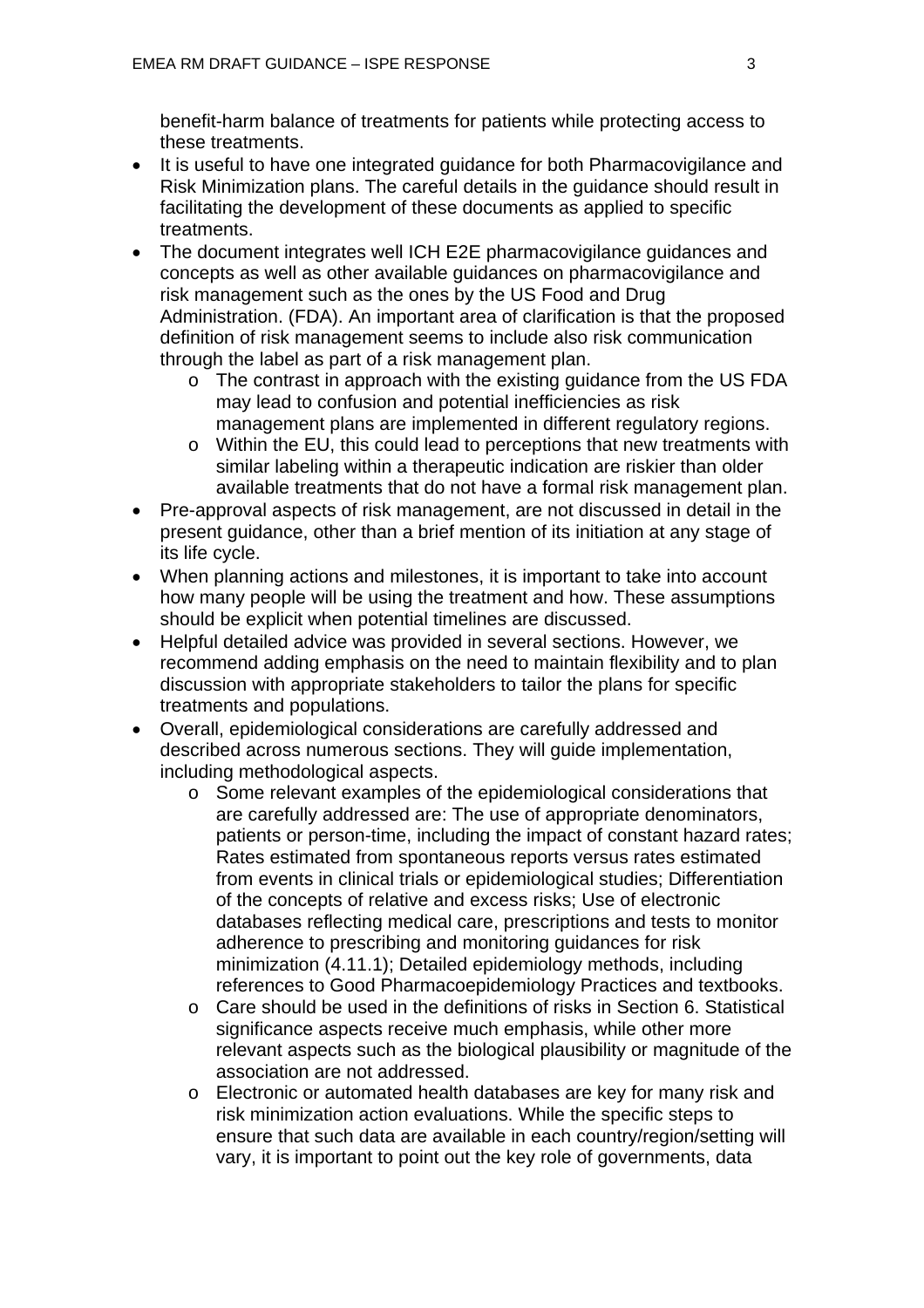owners and related institutions to ensure that such data are available for public health research.

## **Specific Comments & Clarifications**

#### **Section 1: Introduction**

Page 4. First paragraph. Limitations of clinical trials In addition to short duration of exposure, another problem is short duration of follow-up, critical for long latency effects, e.g. cancer. Note that duration of exposure is different from period at risk. Another limitation relates to trials that are non-inferiority or use a placebo comparator, and the use of surrogate endpoints as opposed to clinical endpoints.

Page 4: Lines 31-35 "This guidance aims…" could be moved after paragraph lines 36-40 defining risk management "Risk management is a continuum…"

### **Section 4**

4.3 Page 7, line 27. Biosimilar: this term requires clarification

4.3 Page 7, line 28: although "safety concern" is defined in the glossary, it may be desirable to define it in the text the first time it is used or refer to the glossary.

- o The definition provided for "safety concern" is "An important defined risk, important potential risk or important missing information. "It would be helpful if this could be further detailed, or alternatively if examples could be provided.
- o Presumably, importance includes consideration of severity of the adverse outcome, frequency of the adverse outcome, therapeutic alternatives, and risks of the disease being treated. It would be helpful to provide additional detail on what is considered important.

4.3. Page 7 Line 34. Preapproval aspects are not described, other than the mention that RMP can be requested pre o post approval.

4.5 Safety specifications. It would be helpful to learn more about potential timelines.

4.5.2.1. Post-marketing (non-study) exposure

Estimation of exposure using kilograms of drug sold. Please note that few drugs are used only at one dose level and for a fixed period of time. Further clarification is needed to address this situation.

It is useful to monitor patterns of use at various points in time following launch, since use immediately after launch may be very different from use once market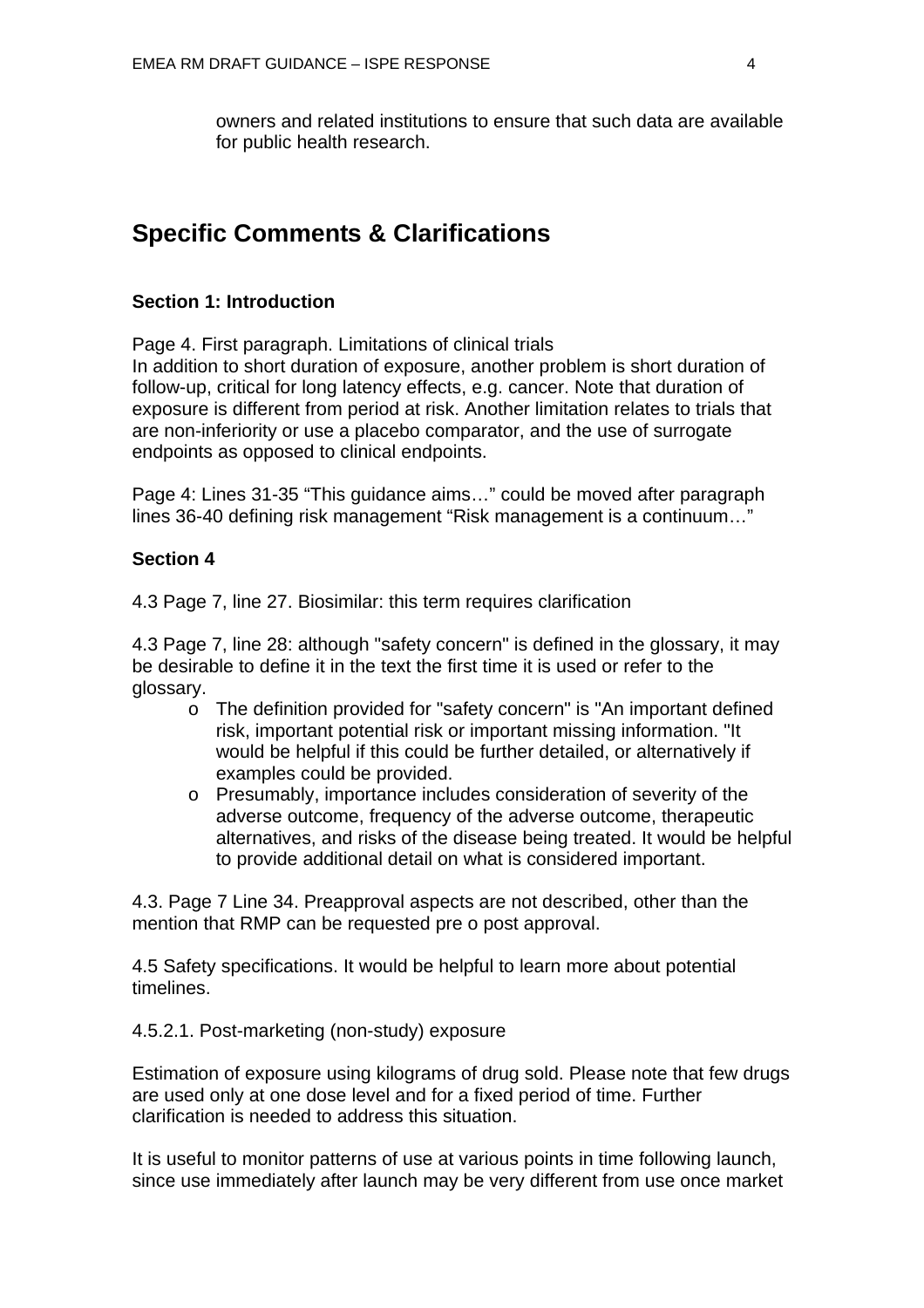has stabilized or when a newer product is introduced. Also, the presence of channeling should be assessed, i.e.: patients with risk factors for the adverse events may be channeled to the newer product.

See also applicable comments to 4.5.2.3

4.5.2.2. Populations not studied in pre-authorization phase Methods for describing the characteristics of the "target population" of all patients who are likely to be prescribed the drug after licensure should be defined in the document. The document should note that the characteristics of the clinical trial population were directly observed, but the characteristics of the target population are basically a "best guess" at the time of licensure. The document implicitly defines the "population potentially at risk" as the subset of the "target population" who were not studied, or only studied to a limited degree, in the clinical investigations of the product (p. 18). However, the draft document does not provide a definition of the "target population", which is key to define the "population potentially at risk".

4.5.2.3 AEs/Adverse Reactions. Identified risks that require further evaluation Since all serious or frequent side effects will have an effect on the benefit-harm balance of the product, it may be useful to discuss how the balance will be affected by the side effects.

4.5.2.3 AEs/Adverse Reactions. Presentation of risk data Paragraph 1. We agree that there should be a clear difference in the presentation of rates estimated from spontaneous reports and from studies. It is important however to acknowledge the resources that are currently dedicated to produce the drug exposure estimates, and the challenge of estimating event rates when formal studies are not available. We suggest clarification and further guidance to address this situation. Ultimately all global estimations will be based to some degree on extrapolations, including from population-based studies.

Page 11, lines 6-7: Number needed to treat (or harm) could be added to the description of important identified risks.

Hazard rates: Please note than they may not be clear for some time after a new treatment becomes available.

Structured Form: Please provide further detail on how this form should be developed, including type of desired data.

4.5.2.8. Page 11. Depending on the indication of the treatment, specific EU epidemiological data may not be available. While it is worthwhile exploring the possibility of generating new data, this may represent a challenge.

#### 4.5.3 Summary. Important missing information

Consider including missing information as a component of identified and potential risks. Also, consider including examples of information that is missing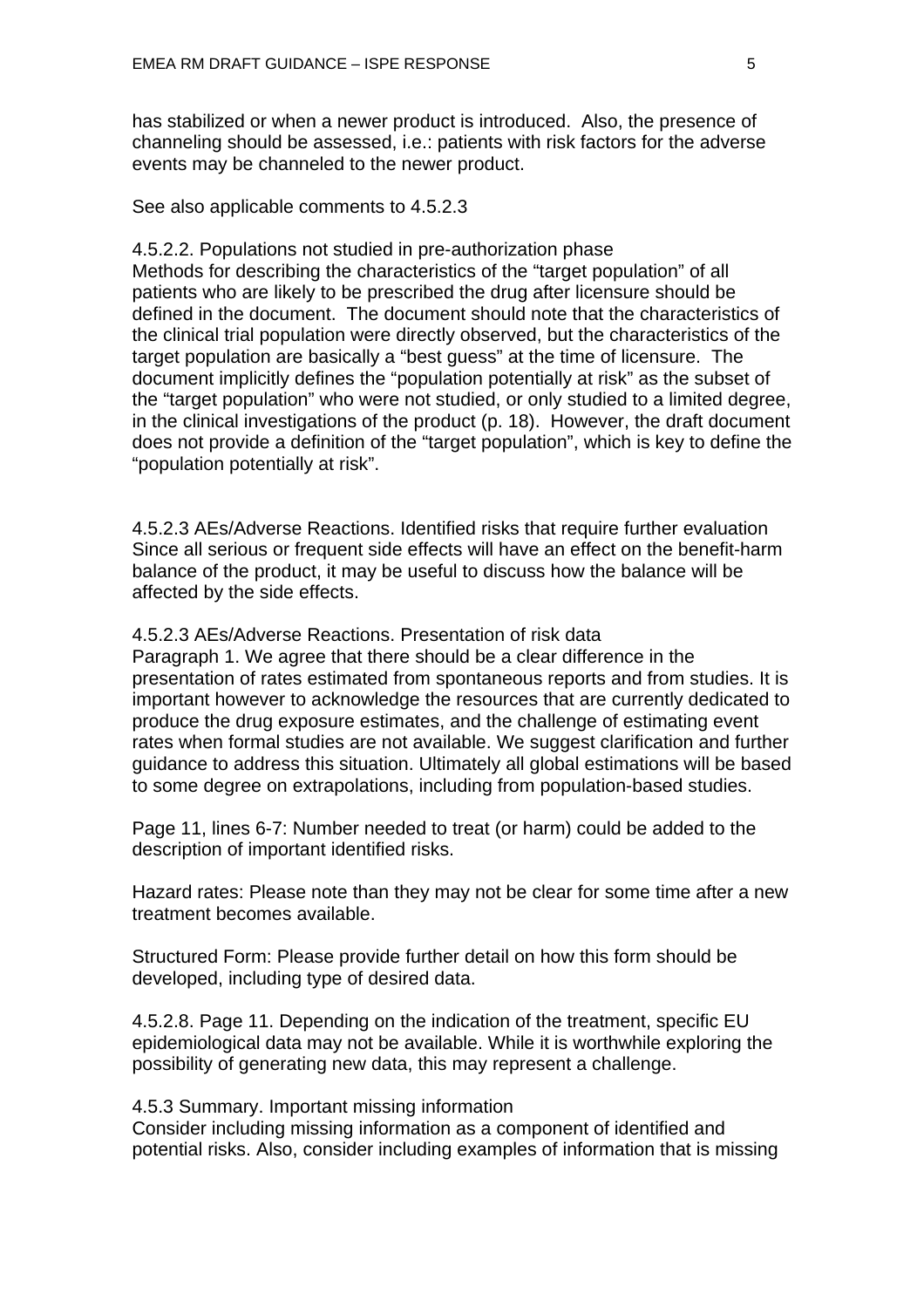such as whether the event is related to the dose or duration of the exposure, hazard rate, special subgroups at risk, etc.

4.6.2. Footnote reference n.1 in page 13: Good Pharmacoepidemiology Practice guidelines can also be referenced as: International Society for Pharmacoepidemiology. Guidelines for good pharmacoepidemiology practices (GPP). Pharmacoepidemiology and Drug Safety 2005; 14 (8): 589-595

4.11. Ensuring the effectiveness of risk minimization tools: Page 16, line 11: Consider addressing "ineffective" and "insufficiently effective" strategies.

### **Section 6**

The section regarding the definitions of type of risks has triggered much discussion due to different existing definitions and perspectives.

Safety concern Consider the alternative definition: An important risk needing better characterization and/or quantification.

The definition of an Identified risk in Section 6 page 17:"*an adverse drug reaction observed in well-designed clinical trials or epidemiological studies and for which a statistically significant difference has been found with the comparator group (placebo or active substance, or unexposed group) on a parameter of interest such as the rate ratio or the rate difference*" may lead to confusion, as it relies only on statistical significance and not on the magnitude of the association.

- o In a large study a very small association with negligible clinical relevance may be statistically significant,
- o In the opposite situation, unless sample size has been calculated in order to evaluate the specific event, most events will not reach statistical significance, while their clinical impact may be substantial

It is recommended that other aspects of the association such as the magnitude (relative risk or rate difference), biological plausibility, etc. are taken into account.

This also applies to the definition of Potential Risk (Section 6, page 17).

#### **Annex A. Epidemiological Methods for Post-Authorisation Safety Studies**

Section 1.1.3 Drug Event Monitoring:

Prescription Event Monitoring is the name by which this approach is known in the United Kingdom and selected countries. The following up-to-date references are available: Mann RD. Prescription-event monitoring: recent progress and future horizons. 1998. Brit Journl of Clin Pharmacol. 46(3):195-201*.*Shakir SAW. Prescription Event Monitoring. In Pharmacoepidemiology. 4<sup>th</sup> Ed. Ed. B Strom. Wiley 2005.